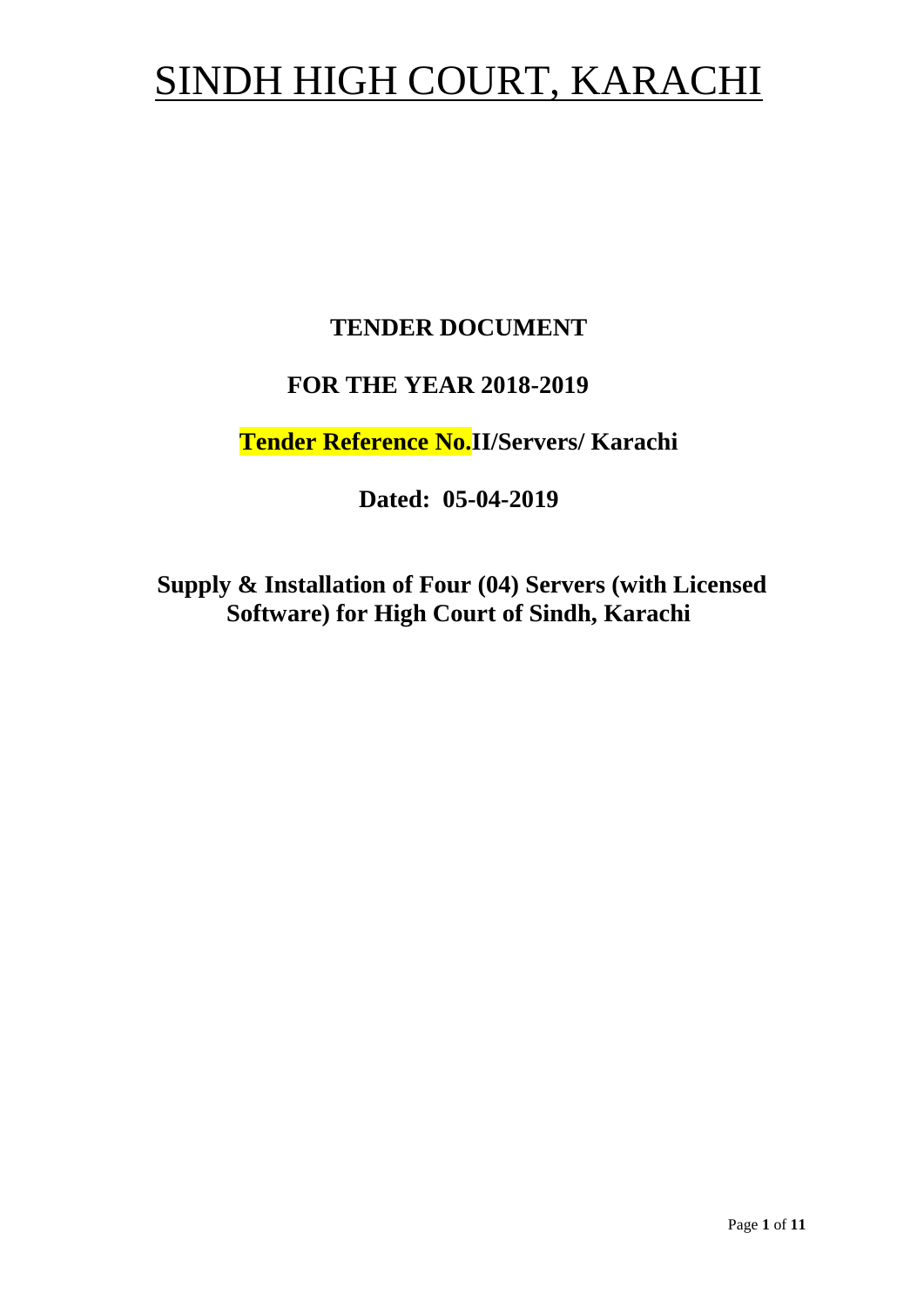## **Contents**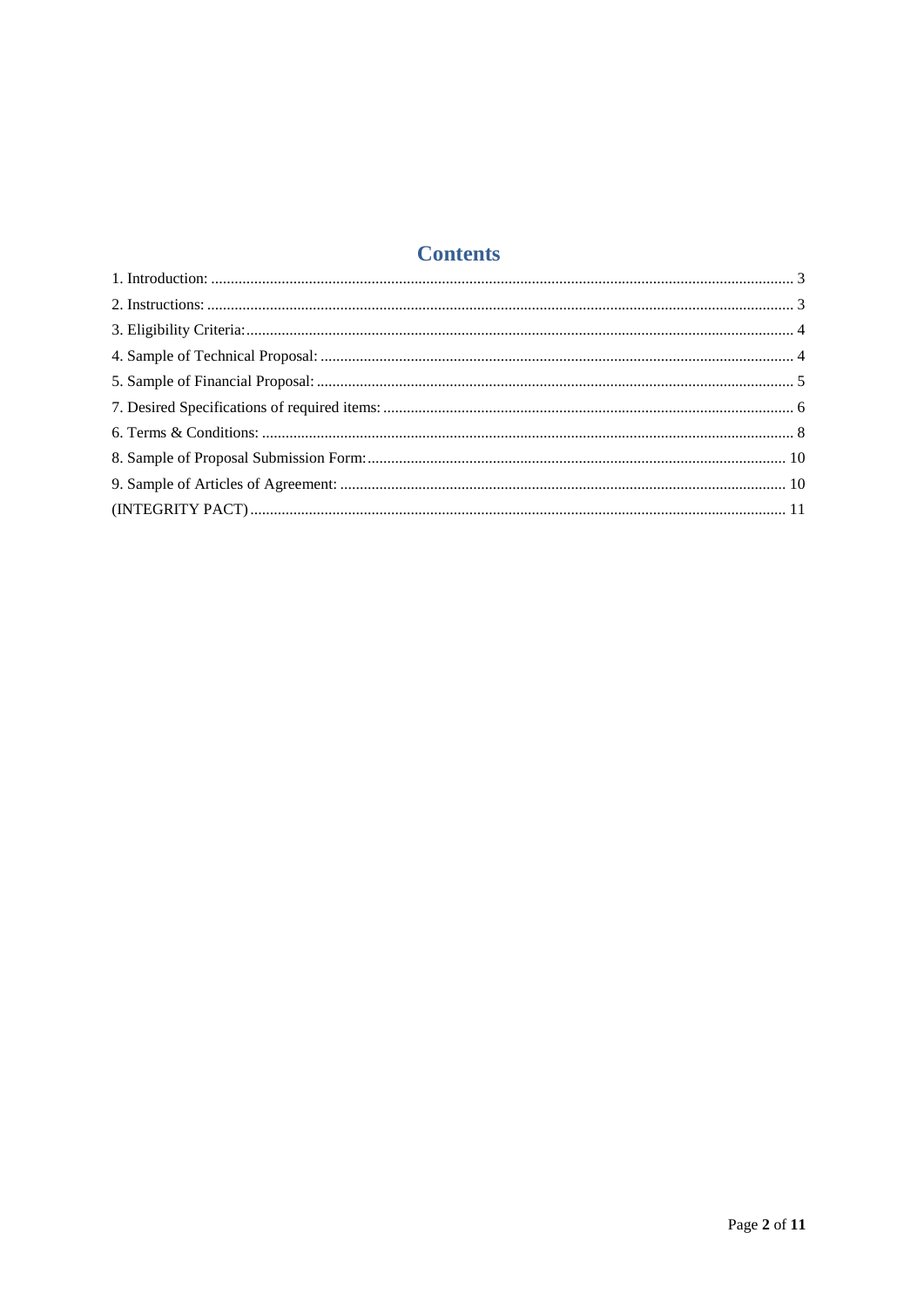## <span id="page-2-1"></span><span id="page-2-0"></span>**1. Introduction:**

#### Dear Tenderer:

The **SINDH HIGH COURT (SHC)** is the highest judicial institution of the province of [Sindh.](https://en.wikipedia.org/wiki/Sindh) We are interested to *purchase four servers (with Licensed software) for High Court of Sindh, Karachi,* as per specifications mentioned in tender document, from your esteemed firm / agency.

#### **2. Instructions:**

- (a) The Sindh High Court, Karachi (SHC) expects that aspirant service provider should furnish copies of all the required documents to ensure a transparent and genuine presentation.
- (b) Kindly do not leave any column/item blank. If you need more space please attach a paper & clearly mention item/column name or number etc. that referred the column/item of the Tender Form.
- (c) Tender document which includes full details of items and other terms & conditions may be downloaded free of cost from [www.sindhhighcourt.gov.pk](http://www.sindhhighcourt.gov.pk/) and [www.spprasindh.gov.pk.](http://www.spprasindh.gov.pk/)
- (d) The last date to submit the Tender Document, separate technical  $\&$  financial proposals along with relevant documents in sealed envelopes is **23rd April, 2019 AT 10:30 A.M.** in the Office of the Director General (Finance & Accounts), Sindh High Court, Karachi, as reflected in NIT.
- (e) **The technical proposals will be opened on the same day** in the presence of representatives who may care to attend as reflected in NIT.
- (f) Date and time of opening of **financial proposals** will be uploaded on the official websites of Sindh High Court.
- (g) **Bid Security of 2% of total amount** will be deposited along with Tender Document in shape of PAY ORDER / DEMAND DRAFT/ BANK GUARANTEE in the name of Registrar, Sindh High Court, Karachi.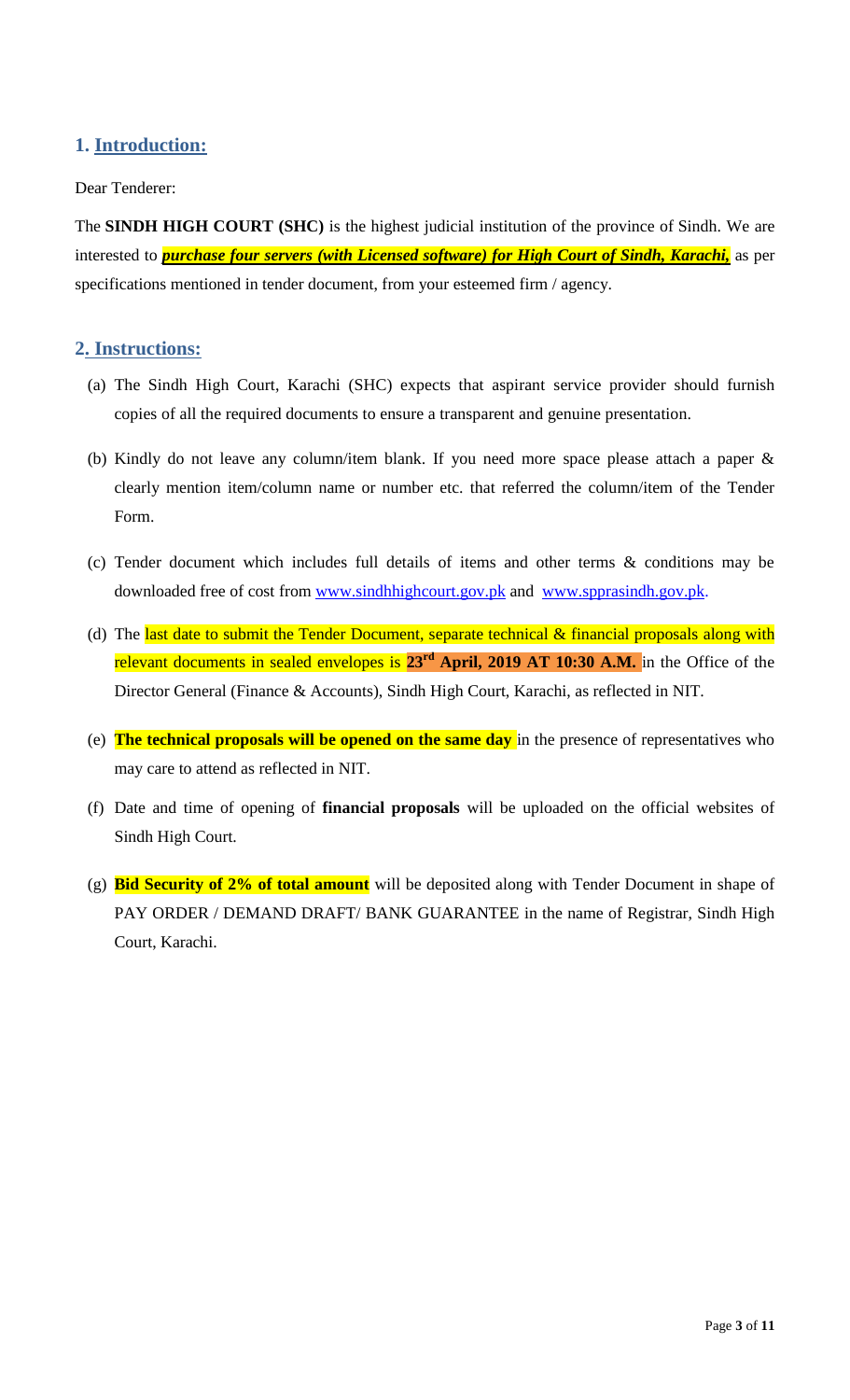## <span id="page-3-0"></span>**3. Eligibility Criteria:**

Following documents must be furnished in separate envelop before the opening of Technical Proposal.

| S.No.          | <b>Eligibility Criteria</b>                                          | Requirement |
|----------------|----------------------------------------------------------------------|-------------|
| $\mathbf{1}$   | Profile of company/ firm along with copies of relevant documents     | Mandatory   |
| 2              | Copies of relevant Tax Registration Certificates.                    | Mandatory   |
| 3              | Copies of at least three (03) Purchase Orders of similar nature      | Mandatory   |
|                | during the last three years along with Completion Certificates/      |             |
|                | delivery challan for the work completed.                             |             |
| $\overline{4}$ | Undertaking on judicial stamp paper that firm has never been         | Mandatory   |
|                | blacklisted by any government semi government, autonomous and        |             |
|                | stated owned organization.                                           |             |
| 5              | Total Financial turnover of at least 9 million during the last three | Mandatory   |
|                | years. (financial statement or bank statement or both are required)  |             |

It is undertaken that all the above mentioned documents have been provided in the sequence as mentioned above. It is fully understood that in case of non-compliance of eligibility criteria, our technical proposal will not be evaluated and no liability would be incur against High Court of Sindh for rejection of tender.

<span id="page-3-1"></span>

| <b>Name</b>        |  |
|--------------------|--|
|                    |  |
| <b>Designation</b> |  |
|                    |  |
| <b>Signature</b>   |  |
|                    |  |
| <b>Stamp</b>       |  |
|                    |  |
|                    |  |

## **4. Sample of Technical Proposal:**

- 1. Technical Proposal must include complete technical specifications.
- 2. This is only format of Technical Proposal. Kindly do not write anything in the box below.

## *To be printed on the letter head of firm/supplier.*

| <b>S.No.</b> | <b>Server</b>     |  |  |
|--------------|-------------------|--|--|
| 1            | Processor:        |  |  |
|              | <b>Memory</b>     |  |  |
|              | <b>Disk Bays:</b> |  |  |
|              | <b>RAID:</b>      |  |  |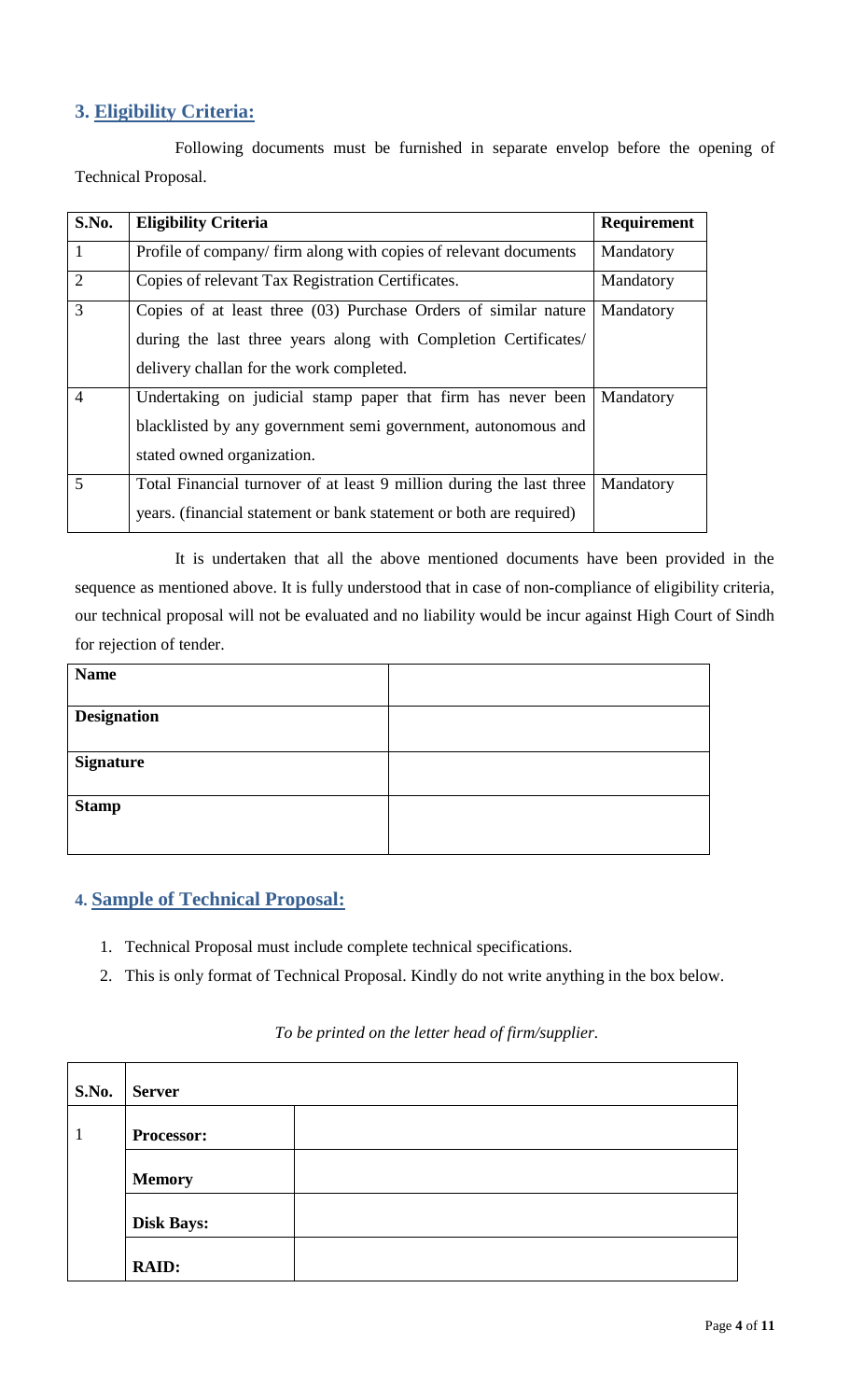|                | HDD:                     |  |
|----------------|--------------------------|--|
|                | NICs:                    |  |
|                | <b>Storage HBA:</b>      |  |
|                | <b>Optical Driver</b>    |  |
|                | Power:                   |  |
|                | <b>Operating System:</b> |  |
| $\overline{2}$ | Processor:               |  |
|                | <b>Memory</b>            |  |
|                | <b>Disk Bays:</b>        |  |
|                | RAID:                    |  |
|                | HDD:                     |  |
|                | NICs:                    |  |
|                | <b>Storage HBA:</b>      |  |
|                | <b>Optical Driver</b>    |  |
|                | Power:                   |  |
|                | <b>Operating System:</b> |  |

**Stamp & Signature**

## <span id="page-4-0"></span>**5. Sample of Financial Proposal:**

- 1. Financial proposal should be sealed in separate envelope.
- 2. Rates should be mentioned in both figures & words.
- 3. All transportation, installation cost must be mentioned separately in financial proposal and total cost must be inclusive of all cost.
- 4. Financial Proposal must be submitted on letter head of company/supplier.
- 5. This is only format of Financial Proposal. Kindly do not write anything in the box below.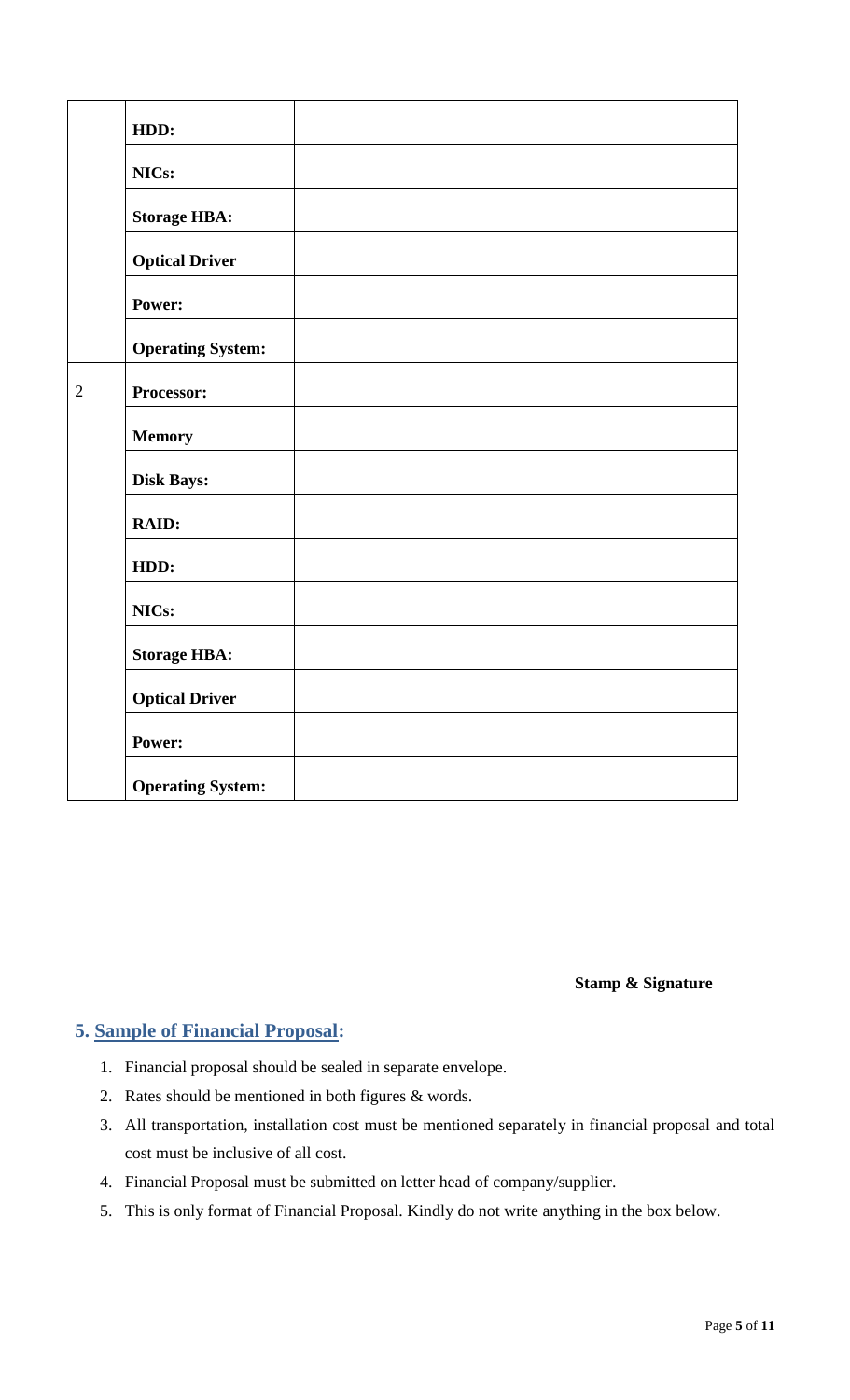<span id="page-5-0"></span>

|                                                                       |                        | To be printed on the letter head of firm/supplier. |              |
|-----------------------------------------------------------------------|------------------------|----------------------------------------------------|--------------|
| <b>Description</b>                                                    | <b>Unit Price (Rs)</b> | <b>Quantity (No)</b>                               | Amount (Rs.) |
| Cost of Server                                                        |                        |                                                    |              |
| Installation                                                          |                        |                                                    |              |
| Other Cost (if any)                                                   |                        |                                                    |              |
| <b>Total Cost in figure and</b><br>words without GST &<br>other taxes |                        |                                                    |              |

All government taxes will be applicable as per rules.

## **Stamp & Signature**

## **7. Desired Specifications of required items:**

| S.No.        | <b>Server</b>                                                              | Qty.                                                                   |    |
|--------------|----------------------------------------------------------------------------|------------------------------------------------------------------------|----|
| $\mathbf{1}$ | Processor:                                                                 | Multi Core (8 Core or above) 2xIntel Xeon<br>Processor 7XXX Series.    | 02 |
|              | <b>Memory</b>                                                              | 16 GB or Higher                                                        |    |
|              | <b>Disk Bays:</b>                                                          | 8x Hot Swap Drives                                                     |    |
|              | <b>RAID:</b><br>6 Gbps with RAID Controller Supporting RAID<br>0,1,5,10    |                                                                        |    |
|              | 5X 600 GB 2.5 15K 6 Gbps SAS HDD with<br>HDD:<br>supported Raid Controller |                                                                        |    |
|              | NICs:<br>4X1 Gb NICs                                                       |                                                                        |    |
|              | <b>Storage HBA:</b><br>2X 8Gbps Single Port HBA                            |                                                                        |    |
|              | <b>Optical Driver</b><br>Enhanced SATA (DVD-RW)                            |                                                                        |    |
|              | Dual Redundant P/S with P/Cords.<br>Power:                                 |                                                                        |    |
|              | <b>Operating</b><br><b>System:</b>                                         | Window Server 2012 or latest. (Supported on<br>this Hardware Platform) |    |
|              |                                                                            |                                                                        |    |
| 2            | <b>Processor:</b>                                                          | Multi Core (8 Core or above) 2xIntel Xeon<br>Processor 7XXX Series.    | 02 |
|              | <b>Memory</b>                                                              | 16 GB or Higher                                                        |    |
|              | <b>Disk Bays:</b>                                                          | 8x Hot Swap Drives                                                     |    |
|              | <b>RAID:</b>                                                               | 6 Gbps with RAID Controller Supporting RAID<br>0,1,5,10                |    |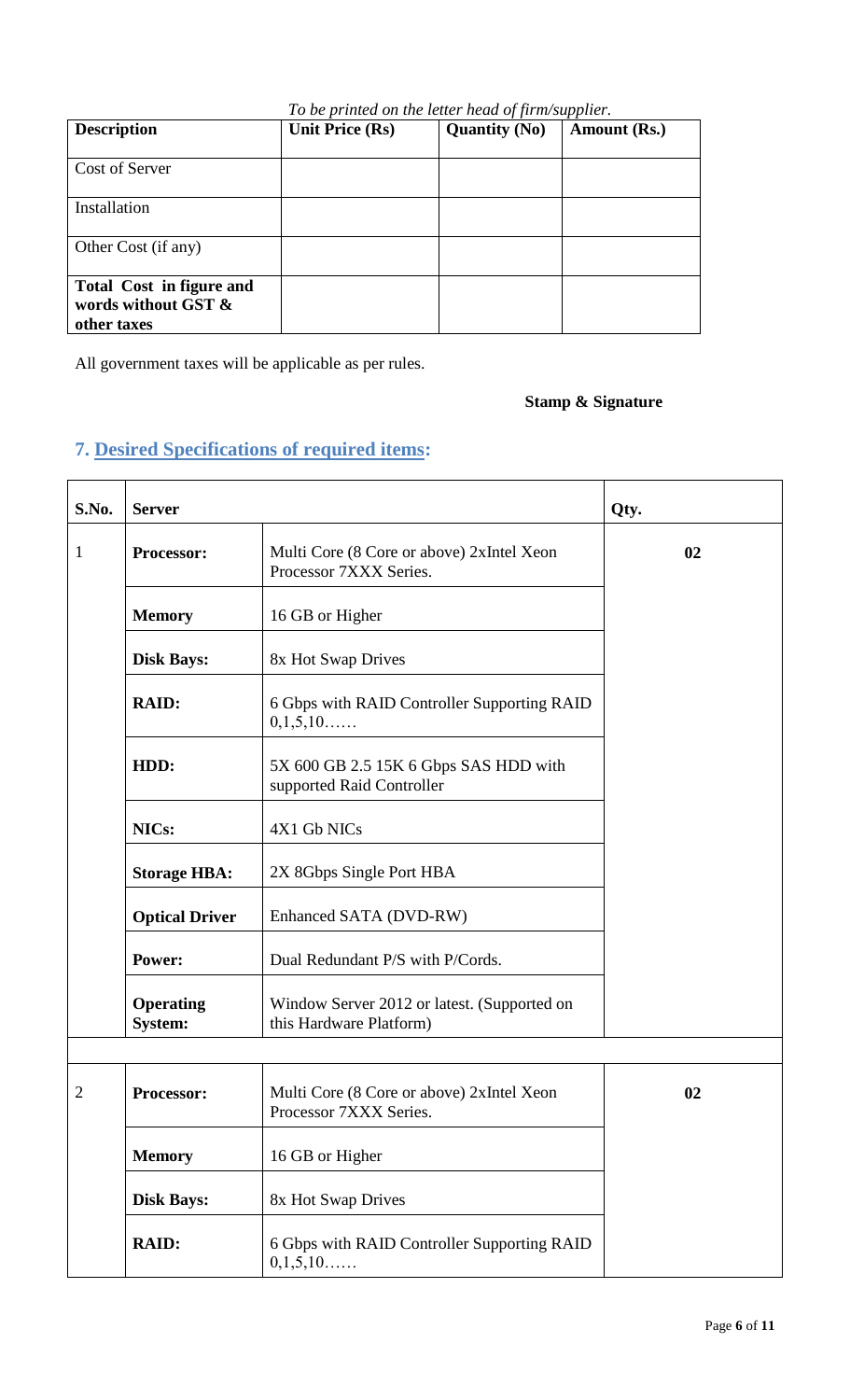| HDD:                               | 5X 2 TB, 2.5, 6 Gbps SSD with SSD support<br><b>Raid Controller</b>    |
|------------------------------------|------------------------------------------------------------------------|
| NIC <sub>s</sub> :                 | 4X1 Gb NICs                                                            |
| <b>Storage HBA:</b>                | 2X 8Gbps Single Port HBA                                               |
| <b>Optical Driver</b>              | Enhanced SATA (DVD-RW)                                                 |
| Power:                             | Dual Redundant P/S with P/Cords.                                       |
| <b>Operating</b><br><b>System:</b> | Window Server 2012 or latest. (Supported on<br>this Hardware Platform) |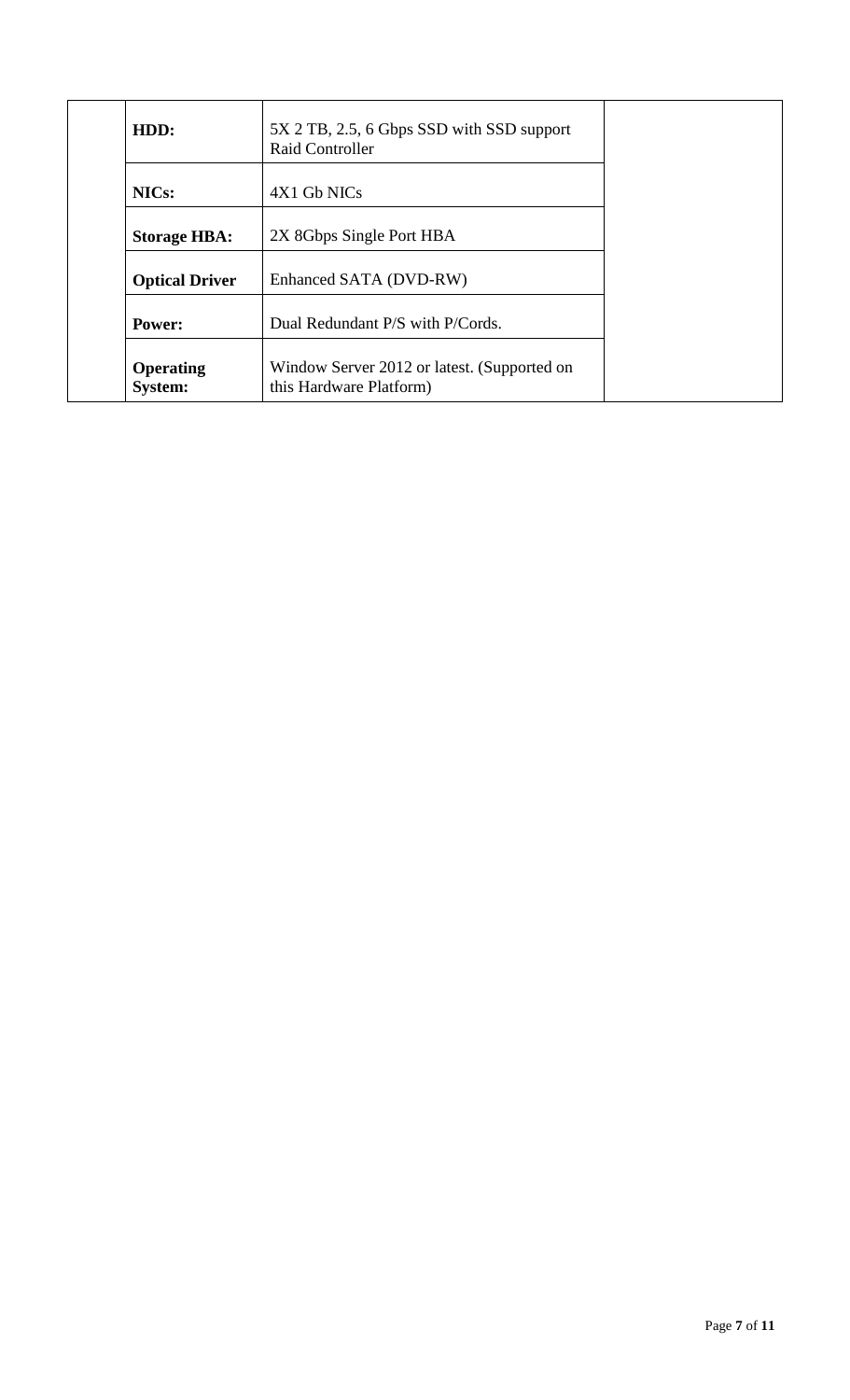### <span id="page-7-0"></span>**6. Terms & Conditions:**

- 1. Tender document which includes full details of items and other terms & conditions can be downloaded free of cost from [www.sindhhighcourt.gov.pk](http://www.sindhhighcourt.gov.pk/) and [www.spprasindh.gov.pk.](http://www.spprasindh.gov.pk/)
- 2. Single Stage-Two Envelope method will be adopted for bidding process as per rules.
- 3. Company Profile along with relevant documents be attached with this document.
- 4. Bid(s) shall be in Pak rupees only. All government taxes will be applicable as per rules.
- 5. The bidder should quote its rates clearly, in the Financial Proposal in both figures and words.
- 6. No advance payment shall be made against the supply of items mentioned in this bidding document.
- 7. Delivery shall be made at I.T Department, High Court of Sindh, Karachi after consultation with Director I.T.
- 8. Sindh High Court reserves the rights to cancel the tender, accept or reject any tender as per rules.
- 9. The contract shall be terminated in case of violation of terms and conditions by the contractors.
- 10. All bids must be accompanied by an earnest money/ security of 2% of total cost. The bid security of unsuccessful bidder will be released by SHC after award of work or after expiry of bid validity period as per rules whereas the bid security money of successful bidder will be released after supplying of items/ submission of performance security.
- 11.In case of any difference or dispute arises between the parties, the same shall be dealt with as per rules.
- 12.All rules, regulations and policies will be governed in accordance to the SPPRA.
- 13.General Sales Tax will be paid on applicable items only by the company/firm/agency.
- 14.SHC reserve the right to accept or reject any or all tender(s) or terminate proceedings at any stage in accordance to the rules & regulations framed by SPPRA. SHC, also reserve the right to issue Purchase Order for any single item to different lowest responsive bidders or issue Purchase Order for all the items to any lowest responsive bidder.
- 15. The contractor/ supplier will be liable for any mistakes in calculation of price/ rate and amount and shall be liable to suffer the loss arises at any stage of contract, due to mistakes in calculation or tax rates.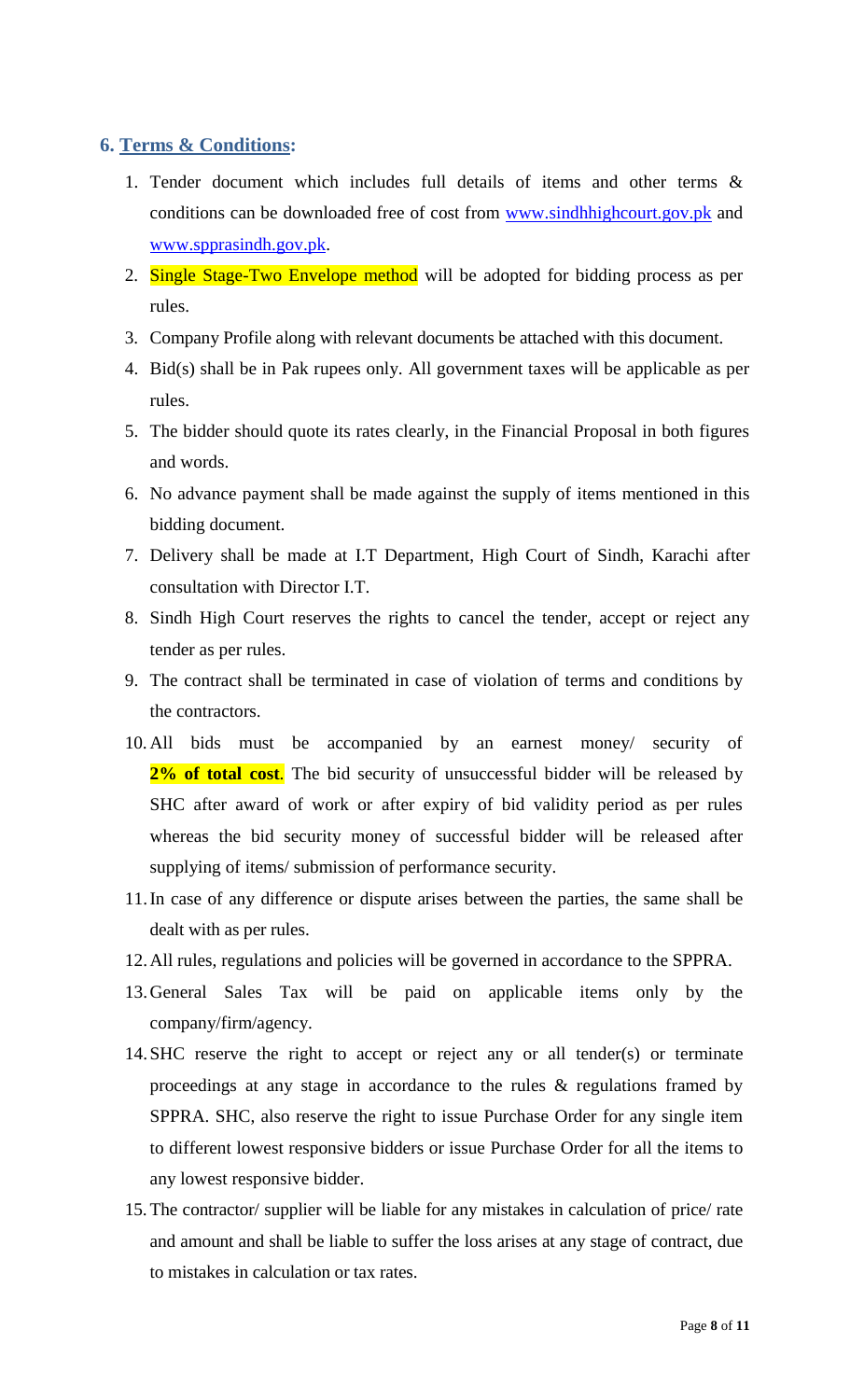- 16.All Government taxes (including Income tax and stamp duty), levies and charges will be charged as per applicable rates / Work Order.
- 17. The contractor shall pay all the cost for preparation of legal documents of contract.
- 18.SSPRA Rules will be followed for all other terms and conditions not specified/ mentioned/ ambiguous in this tender document. Kindly read SPPRA Rules for further details.

It is hereby certified that the terms and conditions have been read, agreed upon and signed.

| M/s.                              |  |
|-----------------------------------|--|
| <b>Year of Establishment</b>      |  |
| <b>Name of contact Person</b>     |  |
| <b>Address</b>                    |  |
| <b>Sales Tax Registration No.</b> |  |
| <b>National Tax No.</b>           |  |
| Mobile No.                        |  |
| <b>Telephone No.</b>              |  |
| Fax No.                           |  |
| E-mail                            |  |

**Stamp & Signature**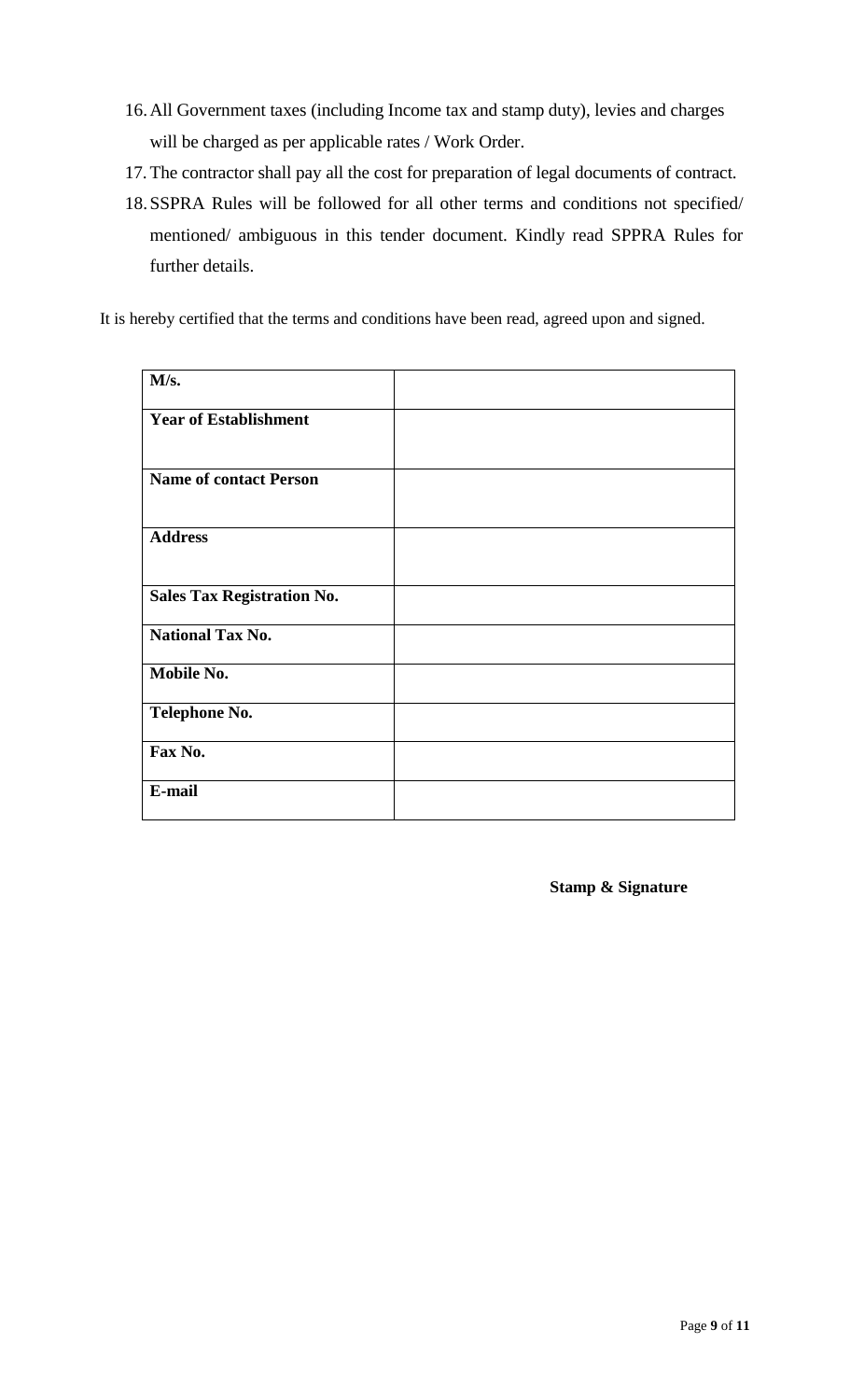### <span id="page-9-0"></span>**8. Sample of Proposal Submission Form:**

*To be printed on the letter head of firm.*

Tender Reference No. \_\_\_\_\_\_\_\_\_\_\_ Dated\_\_\_\_\_\_\_\_\_\_\_\_\_\_\_\_\_\_\_\_\_

Name of Contract:

The Learned Registrar, Sindh High Court, Karachi.

Dear Sir,

We, the undersigned, offer to provide our services for "<br>
", as a Bid, sealed in an envelope.

<span id="page-9-1"></span>We understand you are not bound to accept any Proposal you receive and reserves the right to accept or reject any offer and to annul the bidding process and reject all or any proposals without assigning any reason or having to owe any explanation whatsoever.

The decision of the Hon"ble Purchase Committee shall be final and cannot be challenged on any ground at any forum and Sindh High Court will not be liable for any loss or damage to any party.

Sincerely,

**Name Designation, Name of Company**

#### **9. Sample of Articles of Agreement:**

This Agreement made this \_\_\_\_\_\_\_\_\_\_ day of \_\_\_\_\_\_\_\_ 2019, by and between the Project Director, Sindh High Court, Karachi, Sindh, including his successors in office and Assignees / Agents, acting through the learned Registrar, hereinafter called the "**SHC**", of the one part,

And  $M/s$  at  $M/s$  at  $M/s$  at  $M/s$  at  $M$ \_\_\_\_\_\_\_\_\_\_\_\_\_\_\_\_\_\_\_\_\_\_\_\_\_\_\_\_\_\_\_\_\_\_\_\_\_, hereinafter called the "**Contractor**" which expression shall include their successors, legal representatives of the second part.

Whereas the **SHC** requires supply of **\_\_\_\_\_\_\_\_\_\_\_\_\_\_\_\_\_\_\_\_\_\_\_\_\_\_\_\_\_\_** and whereas the **Contractor** has agreed to supply, the said items valued at **Rs.\_\_\_\_\_\_\_\_\_\_\_\_\_** and words (\_\_\_\_\_\_\_\_\_\_\_\_\_\_\_\_\_\_\_\_\_\_\_\_\_\_\_\_\_\_\_\_\_\_\_\_\_\_\_) as per Purchase Orders, subject to the terms and conditions set forth, hereinafter, which have been accepted by the **Contractor**.

#### **Now this Agreement witnesses as follows:**

- 1. In this agreement words and expressions shall have the same meanings as are respectively assigned to them in the **Conditions of Contract** hereinafter referred to.
- 2. The following documents which, for the purpose of identification, have been signed by \_\_\_\_\_\_\_\_\_\_\_\_\_\_\_\_\_\_\_\_\_\_\_\_\_\_ on behalf of the **Contractor,** and by the learned Registrar on behalf of the **SHC**, all of (name and designation of the authorized person) Which shall be deemed to form and be read and construed as a part of this **Agreement**  viz.